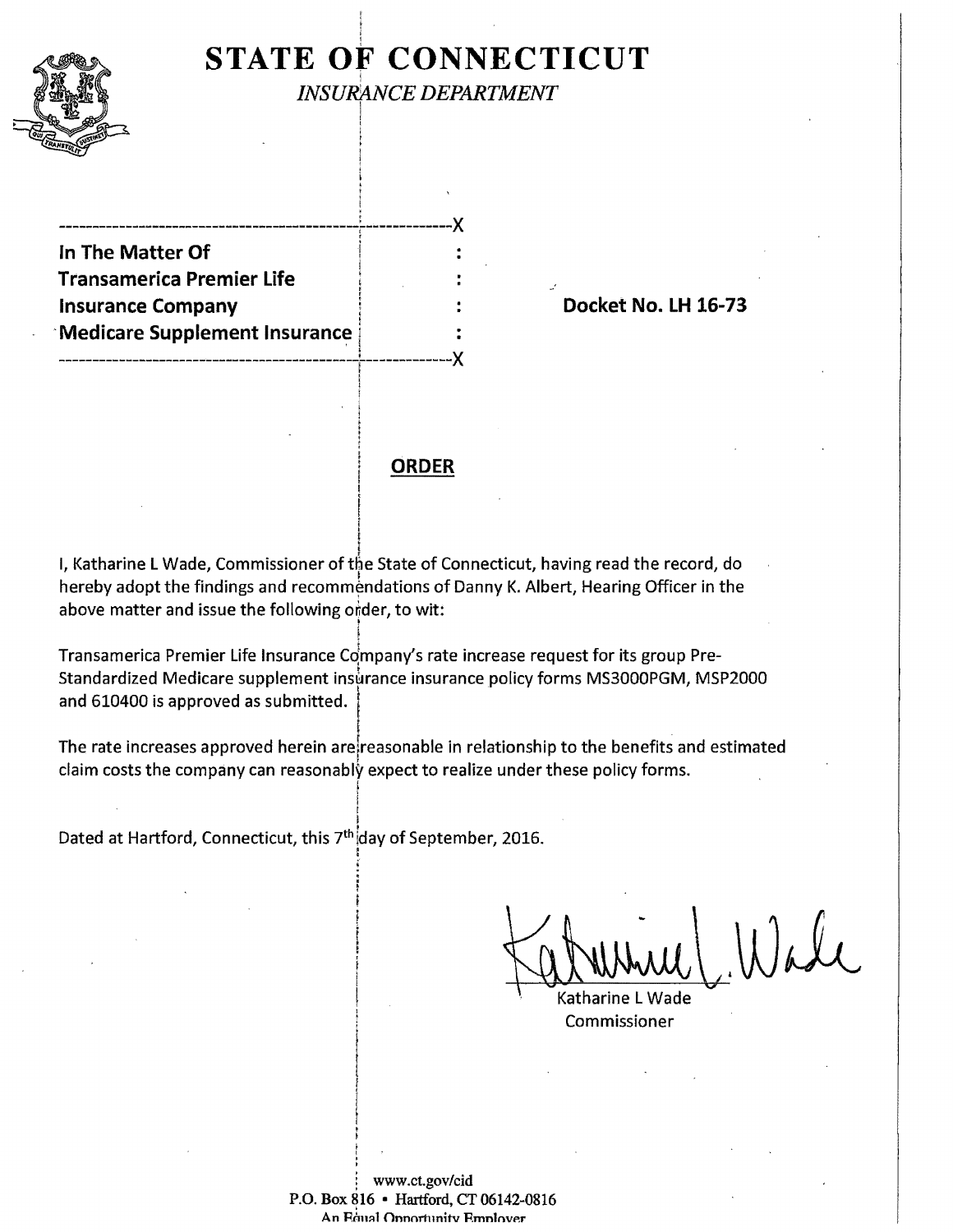## ' ! **STATE OF CONNECTICUT**

Î.

i

an<br>Barat di Kabupatèn Kabupatèn Kabupatèn Kabupatèn Kabupatèn Kabupatèn Kabupatèn Kabupatèn Kabupatèn Kabupatèn K I

'

INSURANCE DEPARTMENT

In The Matter Of Transamerica Premier Life Insurance Company **Insurance Company** I density **Docket No. LH** 16-73 Medicare Supplement Insurance ! ----------------------------------------------------~-------)(

# eroposed final decision<br>Proposed final decision

#### **1.** INTRODUCTION

The Insurance Commissioner of the State of Connecticut is empowered to review rates charged for individual and group Medicare supplement policies sold to any resident of this State who is eligible for Medicare. The source for this regulatory authority is contained in Chapter 700c and Section 38a-495a of the Connecticut General Statutes. r

I After due notice, a hearing was held at the Insurance Department in Hartford on Tuesday, August 23, 2016, to consider whether or not the rate increase requested by Transamerica Premier Life Insurance Company on its group Pre-Standardized Medicare supplement insurance business should be approved.

 $\sum_{n=1}^{\infty}$  on the general public attended the hearing.

No company representatives from Transamerica Premier Life Insurance Company attended the hearing.

The hearing was conducted in accordance with the requirements of Section  $38a-474$ , Connecticut General Statutes, the Uniform Administrative Procedures Act, Chapter 54 of Section 38a-8-1 et seq. of the Regulations of Connecticut State Agencies.!

I A Medicare supplement policy is a private health insurance policy sold on an individual or group basis, which provides benefits that are additional to the benefits provided by Medicare. For many years Medicare supplement policies have been highly regulated under both state and federal law to protect the interests of persons eligible for Medicare who depend on these policies to provide additional coverage for the costs of health care.

Effective December 1, 2005, Connecticut amended its program of standardized Medicare supplement policies in accordance with Section 38a-496a of the Connecticut General Statutes, and Sections 38a-495a-1 through 38a-495a-21 of the Regulations of Connecticut Agencies. This program, which conforms to federal requirements, provides a "core" package of benefits known as Plan A. Insurers may also offer any one or more of eleven other plans (Plans B through N).

Interest of the case of the case produce with Section 38a-495c of the Connecticut General Statutes (as Effective January 1, 2006, in accordance with Section 38a-495c of the Connecticut General Statutes (as amended by Public Act 05-20) premiums for all Medicare supplement policies in the state must use community rating. Rates for Plans A through N must be computed without regard to age, gender, previous claims history or the medical condition of any person covered by a Medicare supplement policy or certificate.

> www.ct.gov/cid P.O. Box 816 • Hartford, CT 06142-0816 An Equal Opportunity Employer

'i '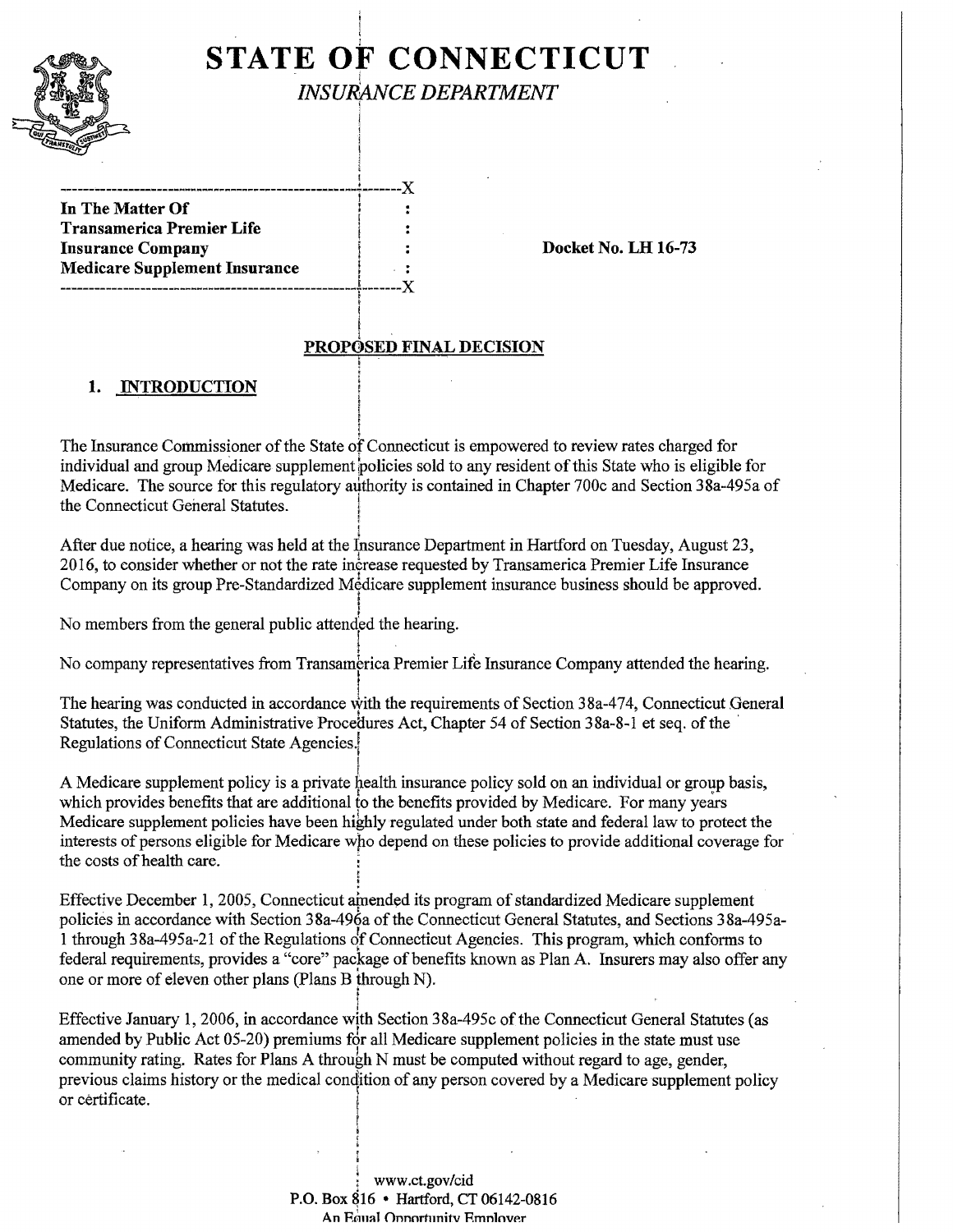The statute provides that coverage under Plans A through N may not be denied on the basis of age, gender, previous claims history or the medical condition of any covered person. Insurers may exclude benefits for losses incurred within six months from the effective date of coverage based on a pre-existing condition.

I !  $\mathbf{I}$ 

!

Effective October 1, 1998, carriers that offer Plan B or Plan C must make these plans as well as Plan A, available to all persons eligible for Medicare by reason of disability.

Insurers must also make the necessary arrangements to receive notice of all claims paid by Medicare for their insureds so that supplement benefits can be computed and paid without requiring insureds to file claim forms for such benefits. This process of direct notice and automatic claims payment is commonly referred to as "piggybacking" or "'crossoverf'.

Sections 38a-495 and 38a-522 of the Connecticut General Statutes, and Section 38a-495a-10 of the Regulations of Connecticut Agencies, state that individual and group Medicare supplement policies must have anticipated loss ratios of 65% and 75%, respectively. Under Sections 38a-495-7 and 38a-495a-10 of the Regulations of Connecticut Agencies, filings for rate increases must demonstrate that actual and expected losses in relation to premiums meet these standards, and anticipated loss ratios for the entire future period for which the requested premiums are calculated to provide coverage must be expected to equal or exceed the appropriate loss ratio standard.

Section 38a-473 of the Connecticut General Statutes provides that no insurer may incorporate in its rates for Medicare supplement policies factors for expenses that exceed 150% of the average expense ratio for that insurer's entire written premium for all lines of health insurance for the previous calendar year.

II. **FINDING OF FACT**<br>After reviewing the exhibits entered into the record of this proceeding, and utilizing the experience, technical competence and specialized knowledge of the Insurance Department, the undersigned makes the . following findings of fact: t

- 1. Transamerica Premier Life Insurance Company has requested 2.0% rate increase, on its group prestandardized Medicare supplement policy forms MS3000PGM, MSP2000 and 610400.
- 2. As of 12/31115 there were 9 policies in-force in Connecticut and 1,018 nationwide. ~

I

- 3. These forms had been mass marketed. !
- !<br>!<br>! 4. The proposed rates are expected to satisfy the Connecticut statutory loss ratio of 75% required of group Medicare supplement forms. I
- I 5. Transamerica Premier Life certified that their expense factors area in compliance with section 38a-473, C.G.S.
- 6. Transamerica Premier Life is conforming to subsection (e) of section  $38a-495c$ , C.G.S. regarding the automatic claims processing requiremeni.
- 7. The Connecticut experience is deemed not credible.